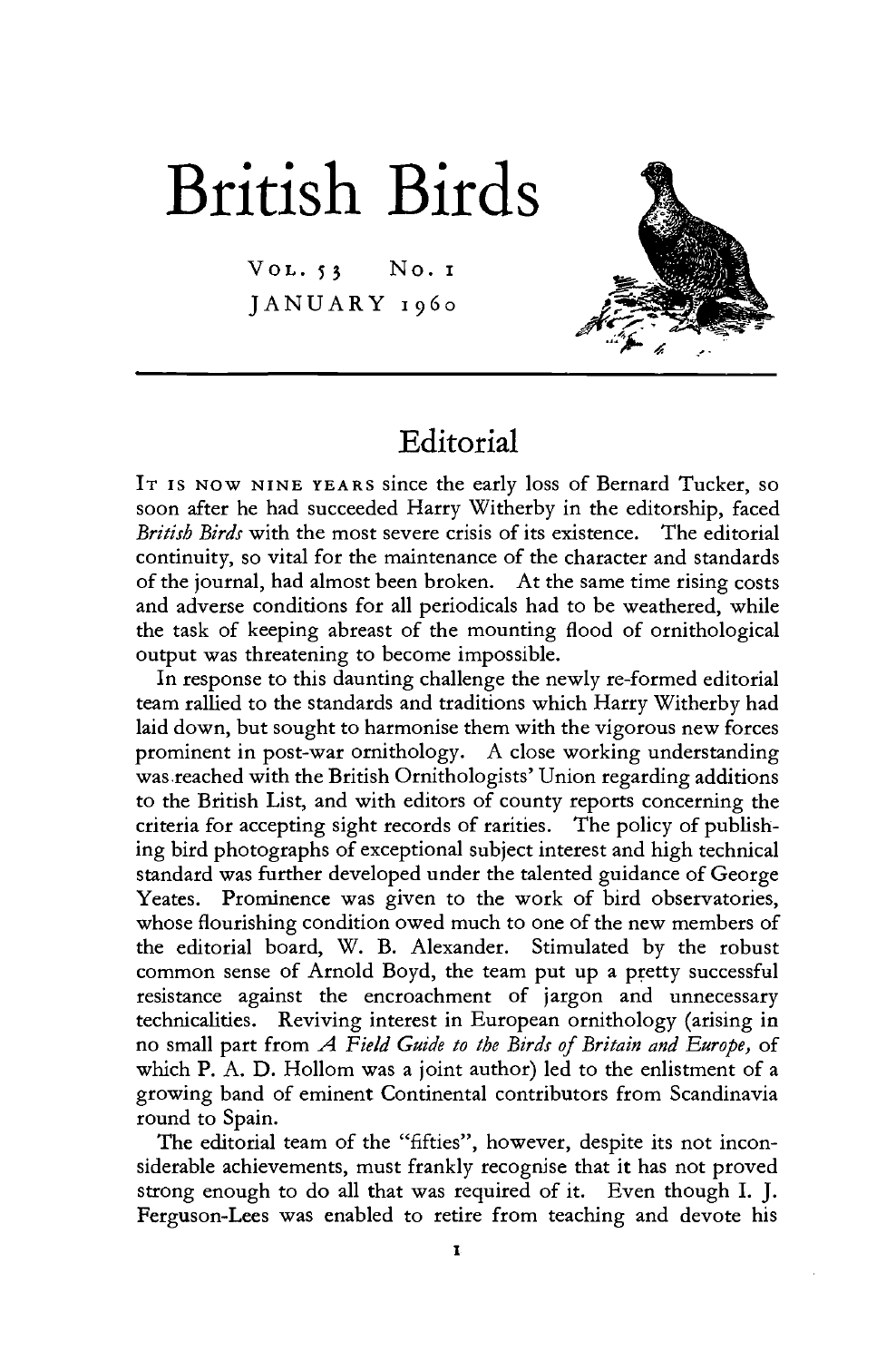### BRITISH BIRDS

whole time to the executive editorship, the scale and multiplicity of editorial tasks and correspondence has far outrun and constantly tended to swamp the combined capacities of the team. Its age composition and geographical dispersion have to a serious extent weakened the board by preventing it from meeting as a whole. Inability to raise circulation correspondingly with increasing demands from many quarters for unpaid services and advice has proved a chronic handicap. Successive printing trade difficulties have added severely to the strain, and have contributed their quota to recurrent lateness in publication.

The time has therefore come for a radical overhaul, and with the opening of i960 a series of important changes are coming into effect. Very fortunately a further rise in subscription rates is not one of these: despite the costly new settlement in the industry, the necessity for passing on higher production costs to readers has been averted. Subscribers will continue to receive the twelve monthly issues plus the additional annual Ringing Number for *£1* a year, including postage and dispatch. The only change in this direction will be that a simplified brief index will be included with the December issue, as in prewar years, while the fully detailed index will in future be obtainable separately at a price of 5s. annually.

Hitherto *British Birds* has been printed for the publishers, H. F. & G. Witherby Ltd., by the associated printing firm Witherby & Co., even though this has sometimes meant latterly that for technical reasons part of the setting might have to be done in London and the rest in Watford. The publishers have now proposed, and the editors have agreed, that it would be more convenient to have all the printing done closer to the executive editor's office and, accordingly, *British Birds* is now being wholly produced in Bedford by Diemer & Reynolds Ltd. We cannot let this occasion pass without a tribute to the loyal and skilled service rendered over half-a-century by Witherby & Co. as printers. The exceptionally high and dependable standard of the photographic plates has often been praised in many countries, and is indeed held by some well-informed judges to be the highest in any ornithological journal in the world. Perhaps less widely appreciated, but in its way no less remarkable, has been the typographical skill demonstrated in such peculiarly exacting achievements as the setting of the annual Ringing Report. There seems no room for doubt that the new partnership, which we welcome, will bring increased convenience, closer contact and improved speed of production which is all-important for giving better service to our readers. In embarking on it we express our thanks and appreciation to Witherby & Co.

One of the immediate effects of the change is to enable certain improvements, or so we hope they will be judged, to be carried out in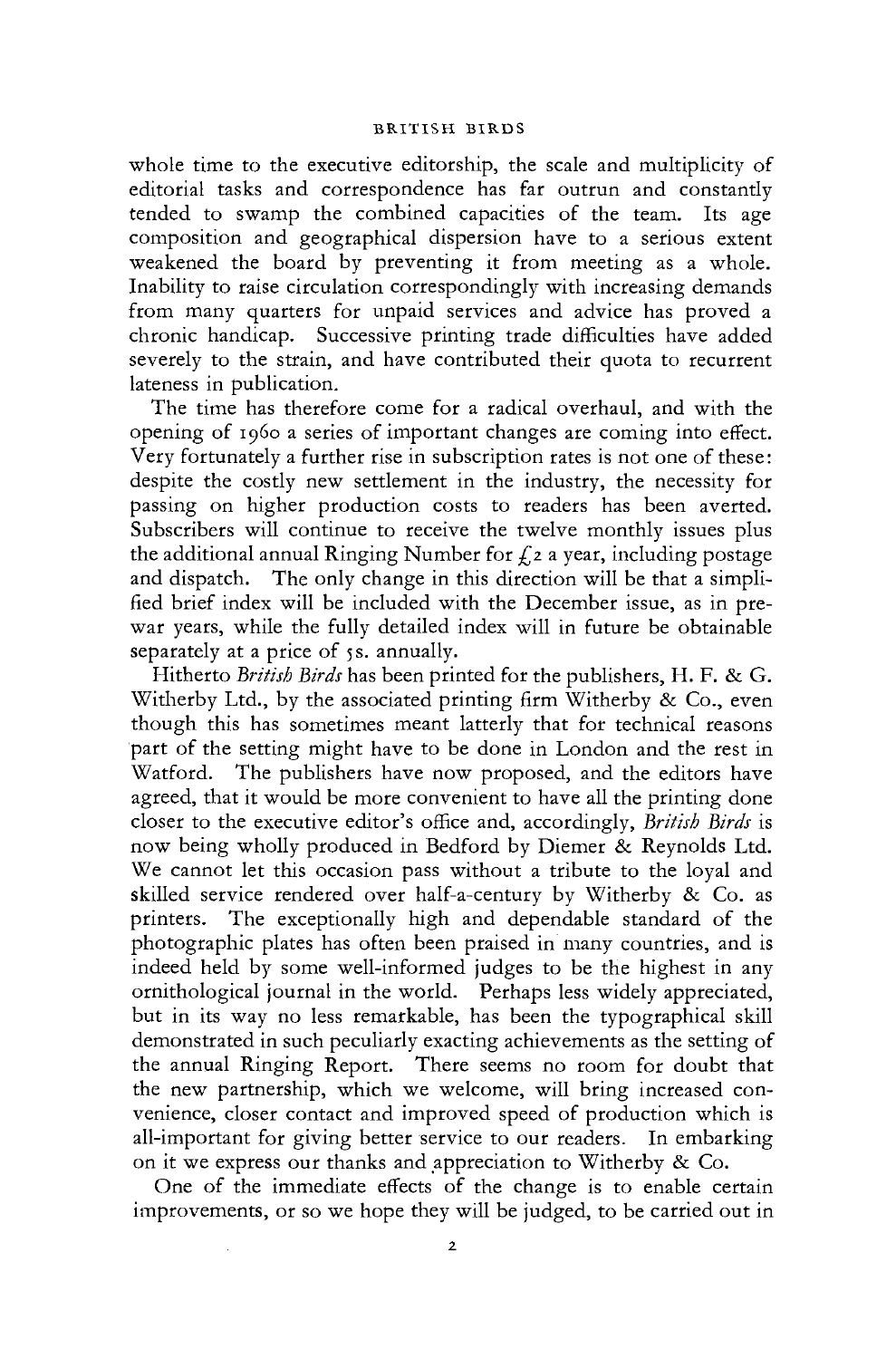#### EDITORIAL

the form of the journal, as we propose in future to call it, the word "magazine" no longer being generally understood as describing this type of periodical. Readers will notice that the new type allows significantly more separation between the lines to make for easier reading, and other minor changes, without radically departing from tradition, are designed to keep it abreast of modern practice; for example, instead of being LIII this new volume is 53. The new layout of the plates, too, allows bigger and more attractive reproductions.

At the same time, a series of new measures have been adopted to enable the editors to cope with the ever-increasing mass and complexity of ornithological material. The first of these reinforcements, already described in the August 1959 issue *{Brit. Birds,* 52: 240-244) is the new Rarity Records Committee. Unfortunately we have lost the services of one of the original ten members, H. P. Medhurst, who has now gone abroad. His advice will be missed, but he is to be succeeded by I. C. T. Nisbet—so that the Committee now consists of P. A. D. Hollom, H. G. Alexander, D. D. Harber, A. Hazelwood, I. J. Ferguson-Lees, Prof. M. F. M. Meiklejohn, Dr. I. C. T. Nisbet, Major R. F. Ruttledge and Kenneth Williamson, with G. A. Pyman as honorary secretary and compiler of the annual national rare birds report. No one who has not experienced the impact of the vastly increased sight records of rarities can appreciate the strain under which the well-tried system which was good enough until the last few years has entirely broken down. The new one will, we are confident, not merely equal but in several ways easily surpass the best standards of treatment of such records attained with the much less copious flow of the past, and will enable the arrears of publication which have recently been so distressing to be eliminated.

There are, however, many important notes which do not relate to rarities, and these also present increasing editorial difficulties with the growing body of relevant literature on each specialised aspect of ornithology, and the more advanced and sophisticated methods and topics of observation now current. Accordingly, to assist over this important and widely read department of the journal, a corresponding team has been created—consisting of P. A. D. Hollom, Stanley Cramp, I. J. Ferguson-Lees, Derek Goodwin, Dr. I. C. T, Nisbet and Dr. N. Tinbergen. The editors trust that by this means the number and value of the notes will be increased.

Among other objects, both these developments are designed to carry a long step further the policy of spreading the editorial duties and delegating responsibility to a wider and predominantly younger group representative of different parts of the country and different approaches and lines of study, including amateur and professional ornithologists together. Even if there were still a Harry Witherby, one-man direction